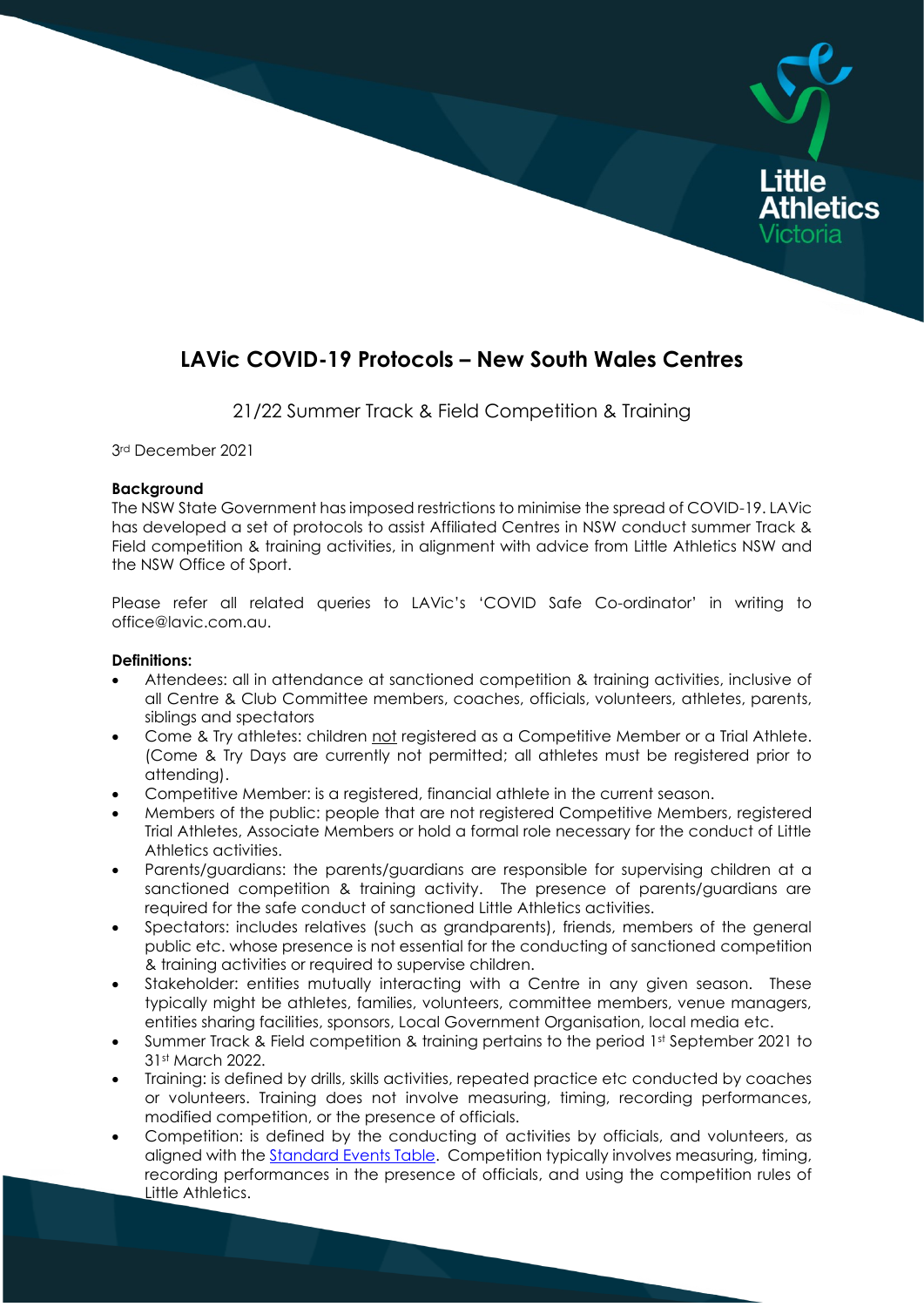- Trial Athlete: an athlete registered as a Trial Athlete in the current season; Trial Athletes are required to be registered prior to attending the activity.
- Venue manager: the body responsible for the management of the venue. This will typically be a Local Government Organisation, committee of management, collective sporting body, school or similar.

## **21/22 SUMMER TRACK & FIELD COMPETITION & TRAINING – NSW CENTRES**

## **General**

- All adults, including those 16 years and above in attendance, are required to be fully vaccinated for COVID-19.
- Unvaccinated children 15 years and under, and people who have been issued with a medical contraindication certificate compliant with the Public Health Order, are entitled to attend competition & training.
- Centre sanctioned competition & training activities are permitted indoors and outdoors, with a maximum density quotient of 1 person per 2 square metres.
- COVID Safety Plans are not required for events with up to 1,000 attendees; COVID Safety Plans are required for events with more than 1000 attendees.
- Masks are required to be worn in indoor settings including canteens, change rooms and clubrooms. This does not apply to athletes that are competing or training.
- The CSO, Centre administrators and venue managers will manage the use of the facilities.

## **COVID Safe Official (CSO)**

- Affiliated Centres intending to conduct Track & Field competition & training activities must appoint a minimum of one (preferably several) CSOs.
- The CSO is responsible for the Centre's implementation and compliance with these protocols.
- The tasks and responsibilities assigned to the CSO role are documented in the CSO Duty Statement. Click [HERE](https://lavic.com.au/covid-19/) to view.
- When rostered, the CSO can only undertake the role of the CSO and not undertake additional or other volunteer duties.
- CSOs are encouraged to complete the free online Australian Government [COVID-19](https://www.health.gov.au/resources/apps-and-tools/covid-19-infection-control-training)  [Infection Control Training](https://www.health.gov.au/resources/apps-and-tools/covid-19-infection-control-training) course.

#### **Communication**

• The Centre must communicate the Track & Field competition & training protocols to all members, athletes, coaches, officials, volunteers, Committee members, families, sponsors, venue managers and other Centre stakeholders.

#### **Attendance Records and Managed Access**

- Prior to the commencement of sanctioned Centre competition & training activities, all attendees must register their attendance via the NSW State Government QR Code system. (A manual register must also be available in the event the attendee is unable to use the QR Code system).
- It is the responsibility of the attendee to register their attendance via the QR Code service.

## **Cleaning/disinfecting/sanitising shared equipment**

- Athletes are encouraged to bring their own water bottles, towels, and other personal items to avoid sharing where possible.
- Athlete's clothing items, such as tops, hoodies, etc, are to be separated when not worn to avoid contact with other athletes' items.
- Uniform items are not to be shared.
- Athletes will be required to only use the equipment allocated to them unless they supply their own (training only).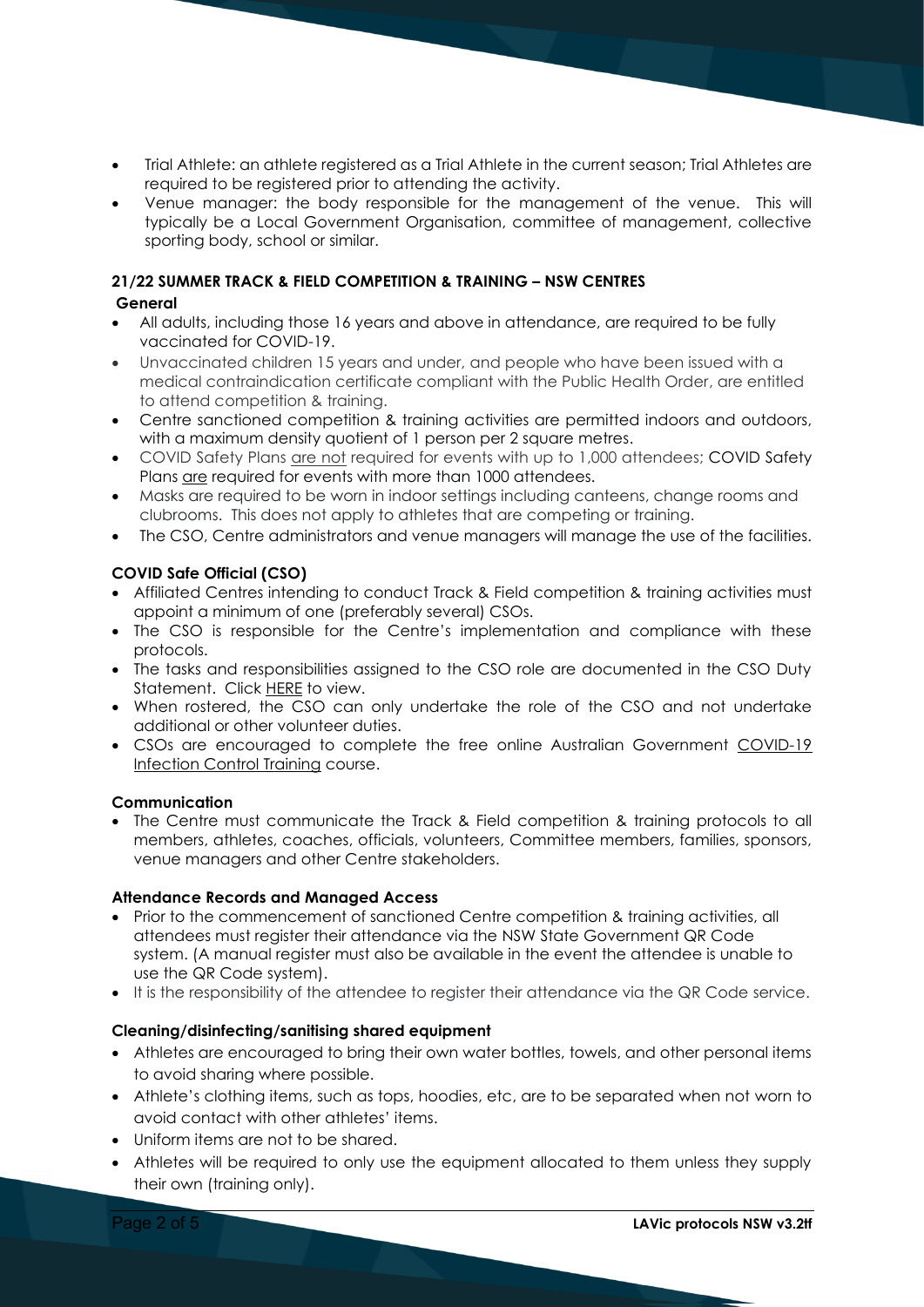- Throwing implements (shot put, discus, javelins) are to be cleaned with disinfectant wipes after every attempt.
- Starting blocks must be cleaned/disinfected prior to each use.
- Athletes will be required to sanitise their hands after using shared equipment.
- In training and competition, all shared equipment, such as rakes, brooms, tape measures etc, must be cleaned/disinfected after each use.
- High jump: all forms of high jump are permissible, with the following provisos:
- o that all equipment is thoroughly cleaned after the session;
	- o each athlete sanitises their hands after each jump.
- For all strength & conditioning training, all shared equipment (such as gym mats, skipping ropes, medicine ball, kettle bells etc)must cleaned/disinfected after each use.
- Centres are required to allocate the responsibility for accessing the equipment shed and handling equipment. Access to the equipment shed can be accessed by authorised people only. To assist with this, the equipment shed should be secured at all times.

## **Personal infection control & management**

- CSOs must advise those attending sanctioned competition & training activities to go home and get tested that if they have:
	- o Any cold or flu symptoms;
	- o Been in direct contact with a known case of COVID-19 in the previous 14 days;
	- o A high risk from a health perspective (for example those with pre-existing medical heath conditions).
- Attendees must inform the CSO if they are feeling unwell.
- Confirmed cases of COVID-19 in attendance at the Centre are to be reported to LAVic as well as the following (as per www.nsw.gov.au/covid-19):
	- 1. Tell the attendee who has tested positive for COVID-19 to return home directly and follow the [advice from NSW Health.](https://www.health.nsw.gov.au/Infectious/factsheets/Pages/advice-for-confirmed.aspx)
	- 2. Ensure the safety of the Centre and attendee, for example by cleaning and disinfecting all areas used by the person who tested positive for COVID-19. See further information on [cleaning the](https://covid19.swa.gov.au/covid-19-information-workplaces/industry-information/general-industry-information/cleaning) premises.
	- 3. Notify SafeWork NSW on [13 10 50.](tel:131050) Be ready to give details by phone and if requested, in writing within 48 hours. SafeWork NSW will share this information with NSW Health to assist the contact tracing and management of COVID-19.
	- 4. Centres should assess how much contact other attendees had with the person who tested positive for COVID-19, while that person was infectious at the Centre. Use the Contact Classification Tool (this tool will be published soon), the [contact risk](https://www.health.nsw.gov.au/Infectious/controlguideline/Documents/contact-risk-assessment-business-settings.pdf)  [assessment matrix for community and workplace settings](https://www.health.nsw.gov.au/Infectious/controlguideline/Documents/contact-risk-assessment-business-settings.pdf) and [community sport](https://www.nsw.gov.au/covid-19/business/safety-plans/community-sport)[specific guidance](https://www.nsw.gov.au/covid-19/business/safety-plans/community-sport) to help with this assessment. If you need assistance with this process, call SafeWork NSW on 13 10 50.
	- 5. Your assessment of the Centre risk, guided by the NSW Health contact risk assessment matrix, may indicate there are attendees who could be close contacts or casual contacts. In this situation, ask the affected attendees to be tested straight away and stay at home until they have received a negative test result. They should not wait for official communication from NSW Health. NSW Health will contact people who are confirmed as close contacts to tell them what else they need to do.
	- 6. Inform NSW Health if any close contacts are identified by emailing [MOH-](mailto:MOH-PHEOVMT@health.nsw.gov.au)[PHEOVMT@health.nsw.gov.au.](mailto:MOH-PHEOVMT@health.nsw.gov.au)
	- 7. Advise members & families of the situation in your Centre.

## **Hygiene**

• All attendees will be required to maintain physical distancing of at least 1.5 metres (those people with whom they ordinarily reside are excepted).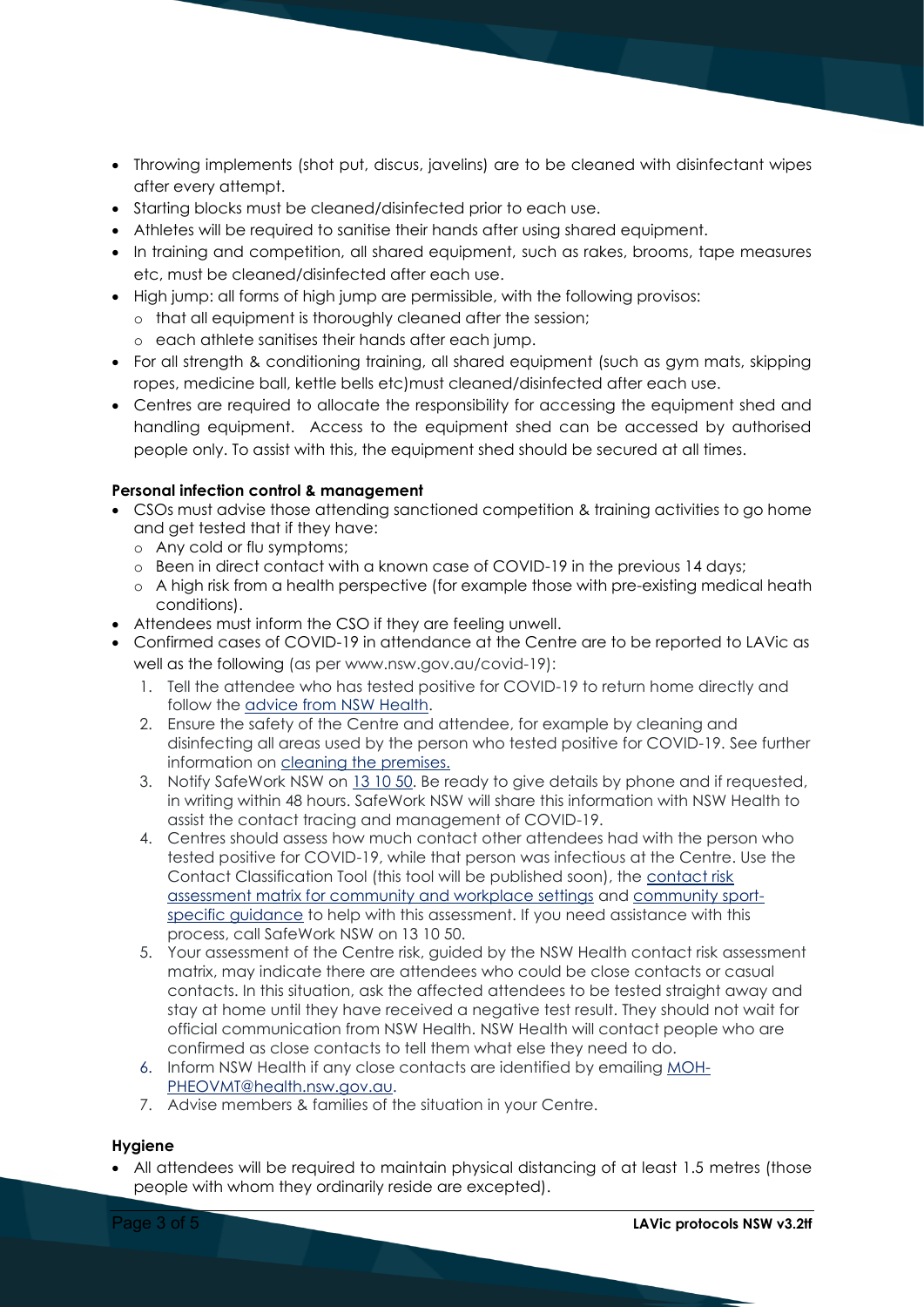- Participants must use hand sanitiser prior to commencement and completion of any sanctioned activity.
- Attendees at sanctioned competition & training activities are advised to:
	- o Regularly and thoroughly wash hands, especially after using toilets and sneezing/coughing;
	- o Carry and use hand sanitiser;
	- o Sneeze or cough into the elbow or tissue rather than hands;
	- o Immediately dispose of used tissues in the bin;
	- o Avoid close contact with people who are unwell;
	- o Limit the touching of eyes, nose, or mouth;
	- o Not spit or clear nasal/respiratory secretions;
	- o Avoid contact with other participants, inclusive of handshakes, high fives, huddles, and celebrations.
- Athletes are required to sanitise their hands after sneezing/coughing.
- Hand sanitiser must be provided for use at the registration area and each event site.
- Disinfectant wipes must be available at each event site where equipment is used.
- Centres must prominently [display posters and signage](https://www.nsw.gov.au/covid-19/business/covid-safe-business/toolkit) promoting COVID Safe practices (supplied by the Office of Sport NSW).
- Car pooling is to be avoided for compliance with child safety standards and COVID-19 safety.

#### **Cleaning**

- Centres must devise a regular and thorough cleaning schedule to disinfect all common areas and high touch surfaces.
- The toilets must be thoroughly cleaned and disinfected before and after each competition & training session.
- The Centre cleaning roster must be prominently displayed.

## **Compliance**

- Affiliated Centres and all attendees must comply with these protocols at all times.
- CSOs are required to report incidences of blatant/flagrant non-compliance to their Centre Committees and to LAVic.
- Breaches of these protocols may be punishable by law.